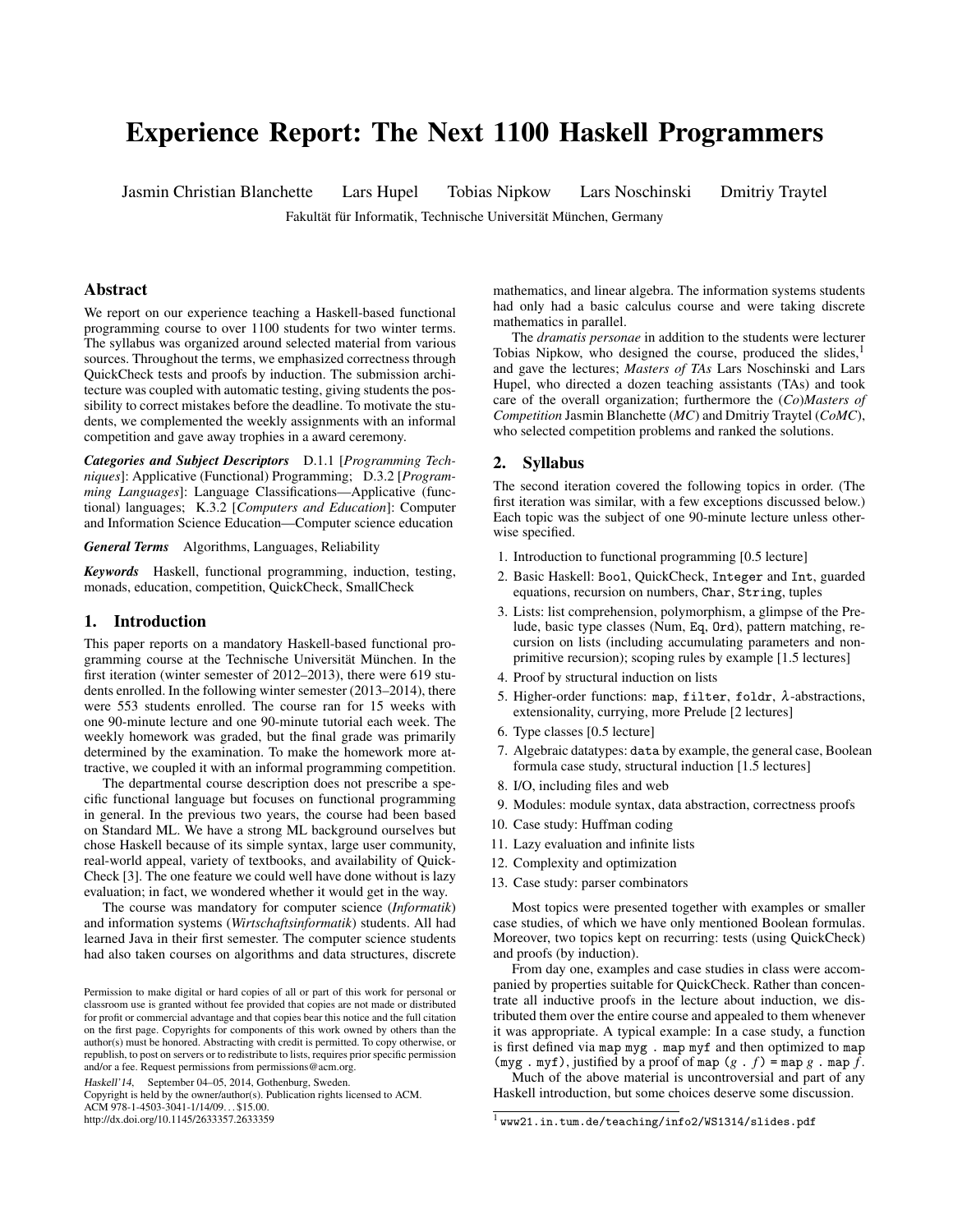*Induction.* Against our expectations, induction was well understood, as the examination confirmed (Section 5). What may have helped is that we gave the students a rigid template for inductions. We went as far as requiring them to prove equations  $l_1 = r_1$  not by one long chain of equalities  $l_1 = \cdots = l_m = r_n = \cdots = r_1$  but by two reductions  $l_1 = \cdots = l_m$  and  $r_1 = \cdots = r_n$ . This avoids the strange effect of having to shift to reverse gear halfway through the proof of  $l_1 = r_1$ . It must be stressed that we considered only structural induction, that we generally did not expect the students to think up auxiliary lemmas themselves, and that apart from extensionality and induction all reasoning was purely equational.

In Haskell, there is the additional complication that proofs by structural induction establish the property only for finite objects. Some authors restrict the scope of their lemmas to finite lists of defined elements [15], while others prove reverse (reverse *xs*) = *xs* without mentioning that it does not hold for partial or infinite lists [7]. Although some authors discuss finite partial objects and infinite objects [6, 15], we avoided them in our course undefinedness alone is a can of worms that we did not want to open. Hence, we restricted ourselves to a total subset of Haskell in which "fast and loose reasoning" [4] is sound.

*Input/output and monads.* In the first iteration, I/O was covered toward the end of the course because it is connected with the advanced topic of monads. For much of the course, many students may have had the impression that Haskell is only a glorified pocket calculator. Therefore we moved I/O to an earlier point in the course. We also dropped monads, since the majority had not grasped them. This was not entirely satisfactory, because a minority of students had been excited by monads and expressed their disappointment.

*Abstraction functions.* In the lecture on modules and data abstraction, we also showed how to prove correctness of data representations (e.g., the representation of sets by lists). This requires an abstraction function from the representation back to the abstract type that must commute with all operations on the type. As the corresponding homework showed, we failed to convey this. In retrospect, it is outside the core functional programming syllabus, which is why it is absent from all the textbooks. The topic still appeared briefly in the lecture in the second iteration, but without exercises.

*Laziness.* Haskell's lazy evaluation strategy and infinite objects played only a very minor role and were introduced only toward the end. Initially, we were worried that laziness might confuse students when they accidentally stumble across it before it has been introduced, but this was not reported as a problem by any of the TAs. However, we could not give the students a good operational model of the language without laziness: All they knew initially was that equations were applied in some unspecified order. Even after we had explained laziness, it remained unclear to many students how exactly to determine what needs to be evaluated.

*Complexity and optimization.* Complexity considerations are seriously complicated by laziness. We found that the book by Bird [1] offered the best explanation. For time complexity, he notes that assuming eager evaluation is easier and still gives an upper bound. Therefore, we simply replaced lazy by eager evaluation for this lecture. The principles then applied to most programming languages, and one can cover key optimizations such as tail recursion.

*Parser combinators.* In the first iteration of the course, the lecture on parser combinators had been given about two thirds into the course, but many students had failed to grasp it. As a result we moved it to the end of the course for the second iteration. This means that it could not be covered by an exercise sheet and we have no hard feedback on how well the parser combinators were understood. It should be noted that this is the first time during their studies that the students are exposed to the technicalities of parsing.



Figure 1. Status page with exercise points (where blue bars denote the student's points and black markers denote the median of all students)



Figure 2. Homework submissions relative to the number of enrolled students

# 3. Exercises

Each week we released an exercise sheet with group and homework assignments. The main objective of the homework was to have the students actually program in Haskell. The submission infrastructure periodically ran automatic tests, giving the students fast feedback and an opportunity to correct mistakes before the deadline.

## 3.1 Assignments

A typical assignment sheet contained between three and five group exercises and about as many homework exercises. The group exercises were solved in 90-minute tutorial groups. There were 25 or 26 such groups, each with up to 24 students. Each exercise focused on a specific concept from the week's lecture. Many were programming exercises, but some required the students to write QuickCheck tests, carry out proofs, or infer an expression's type.

The homework assignments, to be solved individually, covered the same topics in more depth, sometimes in combination. They were optional, but in the first iteration of the course, the students who collected at least 40% of the possible points were awarded a bonus of 0.3 to the final grade, on a scale from 1.0 ( $\approx A^{+}$ ) to 5.0  $(\approx$  F). In the end, 281 students claimed the bonus. Furthermore, the (Co)MCs nominated one of the assignments to count as part of the competition (Section 4).

Much to our regret, there were several unpleasing and timeconsuming incidents with plagiarism (Section 3.4). Thus, we decided to drop the bonus system in the second iteration of the course. As a countermeasure against the anticipated decrease in the number of homework submissions, we tried to motivate the students by providing a graphical overview of their homework grades in comparison with the median value of all submissions on the web (Figure 1) and ensured quick grading of the homeworks by the TAs. Still, the decrease was severe (Figure 2): In the first iteration, 75% of the enrolled students submitted the first homework; the number dropped and finally stayed below 40% after sheet 10. In the second iteration, it started with 50% and stayed below 20% after sheet 8.

Most of the exercises were well understood by those who did them, perhaps as they conformed closely to the lectures. A few important exceptions are noted below.

A group problem consisted of registering the polymorphic function type  $a \rightarrow b$  as an instance of the Num type class, so that  $(f + g)$  $x == f x + g x$  and similarly for the other operations. Many students did not understand what their task was, or why one would register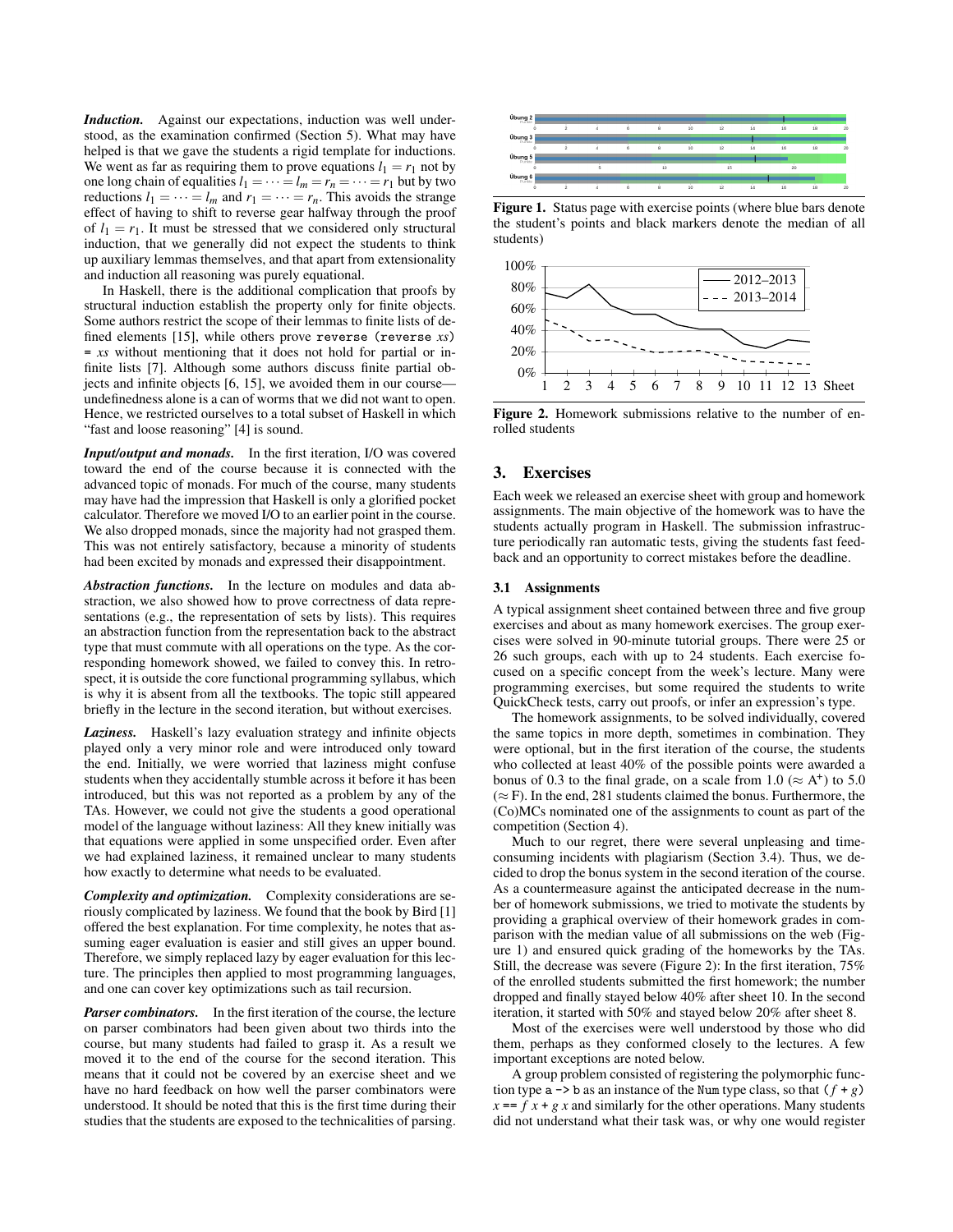functions as numbers; and even those who understood the question had to realize that b must be an instance of Num and fight the problem's higher-order nature. We had more success two weeks later when we redid the exercise for a Fraction datatype and gently explained why it makes sense to view fractions as numbers.

Less surprisingly, many students had issues with  $\lambda$ -abstractions. They tended to use  $\lambda$ s correctly with map and filter (although many preferred list comprehensions when given the choice), but other exercises revealed the limits of their understanding. One exercise required implementing a function fixpoint *eq f x* that repeatedly applies *f* to *x* until  $f^{n+1}x^e q^e f^n x$  and then using this function to solve concrete problems. Another exercise featured a deterministic finite automaton represented as a tuple, where the  $\delta$ component is represented by a Haskell function.

One difficulty we continually faced when designing exercises is that the Internet provides too many answers. This was an issue especially in the first few weeks, when little syntax has been introduced. We did our best to come up with fresh ideas and, failing that, obfuscated some old ideas.

## 3.2 Submission and Testing Infrastructure

The university provides a central system for managing student submissions, but we built our own infrastructure so that we could couple it with automatic testing. Our submission system combines standard Unix tools and custom scripts. The students were given a secure shell (ssh) account on the submission server. They had to upload their submissions following a simple naming convention. The system generated test reports every 15 minutes using Quick-Check. Many students appear to have improved their submissions iteratively based on the system's feedback. The final reports were made available to the TAs but had no direct effect on grading.

To increase the likelihood that the submissions compile with the testing system, we provided a correctly named template file for each assignment, including the necessary module declarations and stub definitions  $f =$  undefined for the functions to implement. Nonetheless, many students had problems with the naming scheme (there are surprisingly many ways to spell "exercise"), causing their submissions to be ignored. These problems went away after we started providing a per-student graphical web page listing the status of all their assignments and announced a stricter grading policy.

A few exercises required writing QuickCheck properties for a function described textually. These properties had to take the function under test as argument, so that we could check them against secret reference implementations. Since higher-order arguments had not yet been introduced, we disguised the argument type using a type synonym and put the boilerplate in the template file.

The test reports included the compilation status, the result of each test, and enough information about the failed tests to identify the errors. The tests themselves were not revealed, since they often contained hints for a correct implementation. In cases where the input of the test case did not coincide with the input of the tested function, we had to explain this in the description or provide more details using QuickCheck's printTestCase function. Some care was needed because the function under test can throw exceptions, which are not caught by QuickCheck because of the lazy evaluation of printTestCase's argument. We used the Control.Spoon package to suppress these exceptions.

To make the output more informative, we introduced an operator ==? that compares the expected and actual results and reports mismatches using printTestCase.

We did not find any fully satisfactory way to handle very slow and nonterminating functions. QuickCheck's within combinator fails if a single test iteration takes too long, but these failures are confusing for correct code. Instead, we limited the test process's runtime, potentially leaving students with a truncated report.

### 3.3 Test Design

As regular users of the Isabelle proof assistant [10], we had a lot of experience with Isabelle's version of QuickCheck [2]. The tool is run automatically on each conjectured lemma as it is entered by the user to exhibit flaws, either in the lemma itself or in the underlying specification (generally a functional–logic program). Typically, the lemmas arise naturally as part of the formalization effort and are not designed to reveal bugs in the specification.

We designed our Haskell tests to expose the most likely bugs and capture the main properties of the function under test. We usually also included a test against a reference implementation. We soon found out that many bugs escaped the test suite because the Haskell QuickCheck's default setup is much less exhaustive than its Isabelle namesake's. For example, the Haskell random generator tends to produce much larger integers than the Isabelle one; as a result, random lists of integers rarely contain duplicates, which are essential to test some classes of functions. Worse, for polymorphic functions we did not realize immediately that type variables are instantiated with the unit type () by default (a peculiar choice to say the least). In contrast, Isabelle's version of QuickCheck supports random testing, exhaustive testing (cf. SmallCheck [12]), and narrowing (cf. Lazy SmallCheck [12], Agsy [9]), the default number of iterations is 250, and type variables are instantiated by small types. The differences between the two QuickCheck versions became painfully obvious with the competition exercises, as we will see in Section 4.

Following these initial difficulties, the Masters of TAs were appointed Masters of Tests and put in charge of setting up the testing framework properly. They immediately increased QuickCheck's number of iterations, decreased the maximum size parameter, and regained control by defining custom generators and instantiating type variables with small types. They also started using Small-Check to reliably catch bugs exposed by small counterexamples.

# 3.4 Plagiarism Detection

We considered it important to detect and deter plagiarism in the first year, both because individual bonuses should be earned individually and because learning functional programming requires doing some programming on one's own. Our policy was clear: Plagiarism led to forfeiture of the bonus for all involved parties.

To identify pla-

giarists, we used Moss [13] extended with a custom shell script to visualize the results with Graphviz [5]. The resulting graph connects pairs of submissions with simi-



Figure 3. Plagiarism graph excerpt featuring the Pastebin clique

lar features, with thicker edges for stronger similarities. Figure 3 shows an anonymized excerpt of the output for week 3.

A noteworthy instance of unintended sharing is the complete subgraph of thick edges in the middle of Figure 3. One of the involved students has used Pastebin (http://pastebin.com/) for his own purposes, without realizing that it would be indexed by Google and picked up by other students.

Moss's results are imprecise, with many false positives, so they must be analyzed carefully. Functional programming often allows short, canonical solutions. Unusual naming conventions, spacing, or bugs are useful clues. One could have thought that the recent German plagiarism scandals, which eventually cost two federal ministers their Dr. title and minister position, would have cured the country for some time. Sadly, we had to disqualify 29 students.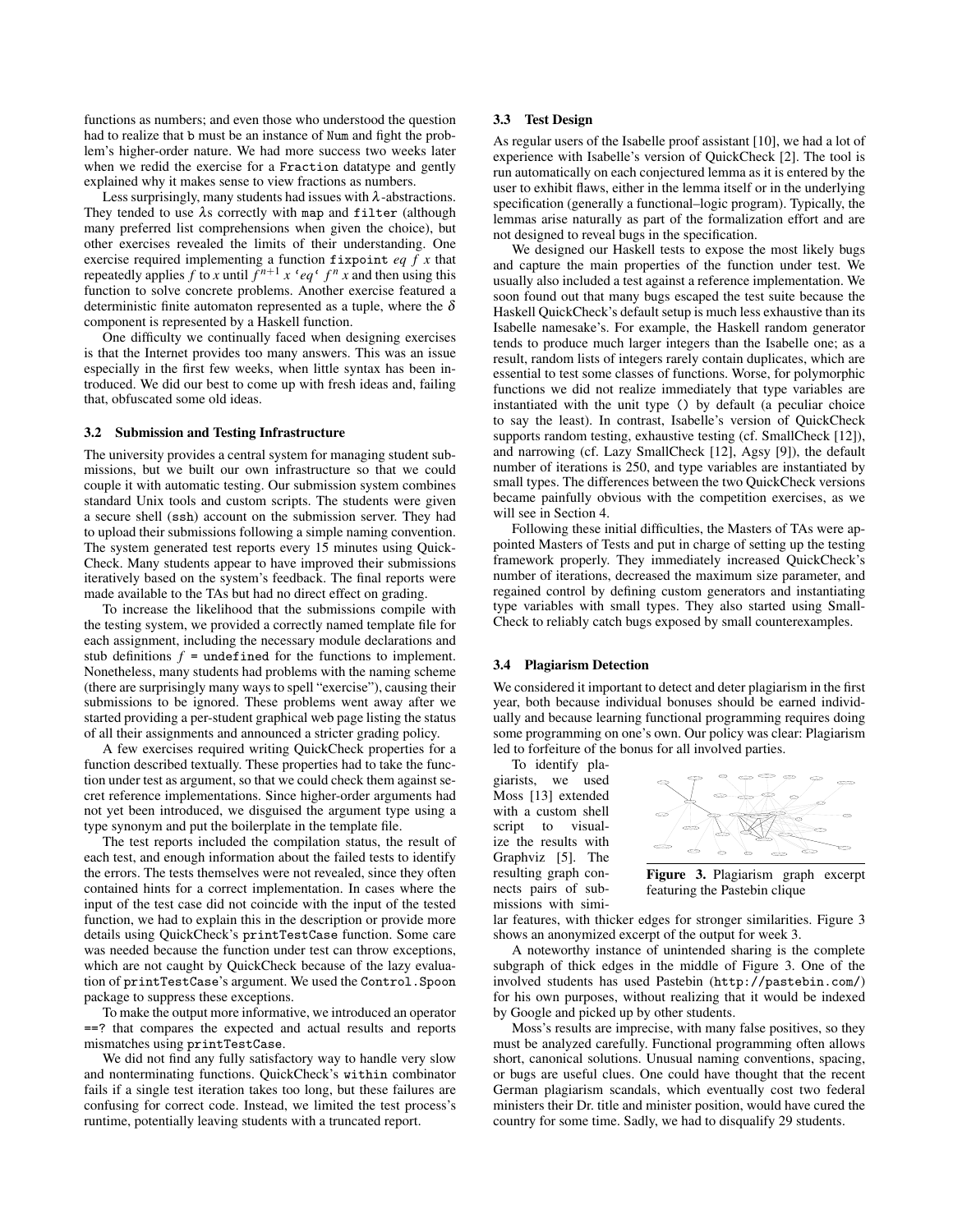# 4. Competition

Our main inspiration for the programming competition has been CADE's Automated Theorem Prover System Competition [14], organized by Geoff Sutcliffe since 1996. We have been entering Isabelle since 2009 and have noticed the competition's impact on the theorem proving community. We were also moved by our late colleague Piotr Rudnicki's arguments in favor of contests [11]:

I am dismayed by the watering down of the curriculum at CS departments which does not push the students to their intellectual limits. This wastes a lot of talented people who, under these conditions, have no chance to discover how talented and capable they really are. The programming contests attract a substantial fraction of the most talented students that we have; I enjoy working with them and they seem to enjoy doing it too.

The Heavenly Father, with his unique sense of humor, has distributed the mental talents in a rather unpredictable way. It is our role to discover these talents and make them shine. If we do not do it, then we—the educators—will end up in Hell. And I would rather not get there just for this one reason.

For our own contest, each week we selected one of the programming assignments as a competition problem. We also fixed a criterion for ranking the correct entries. By enclosing their solutions within special tags, students became competitors. Each week, rank  $i \in \{1, \ldots, 20\}$  brought in 21 − *i* points. The five students cumulating the most points were promised "tasteful" trophies.

Once the entries had been tested and ranked, we published the names of the top 20 students on the competitions' web pages<sup>2</sup> and updated the cumulative top 20. To avoid legal issues regarding privacy, we inserted a notice in the assignment sheets, making it clear that the competition is an opt-in. The list of winners was followed by a discussion of the most remarkable solutions, written by the MC, the CoMC, or the Masters of TAs, in ironic selfimportant third-person style.

An unexpected side effect of the competition is that it provided a channel to introduce more advanced concepts, such as higherorder functions, before they were seen in class. The criteria were designed to raise the students' awareness of engineering trade-offs, including performance and scalability, even though these topics were beyond the scope of the course.

As is to be expected, participation went down as the session progressed. We tended to lose those students who were not in the cumulative top 20, which is the reason why we extended it to a top 30 in the second iteration. The optional exercises attracted only the hard core. We have the testimony of a student who, after gathering enough points to secure the grade bonus, skipped the mandatory exercises to focus on the competition. Thus, our experience corroborates Rudnicki's: Contests motivate talented students, who otherwise might not get the stimuli they need to perform.

The (Co)MCs revealed the last competition week's results in an award ceremony during the last lecture, handing out the trophies and presenting characteristic code snippets from each winner.

Because of the various ranking criteria, and also because students knew that their solutions could turn up on the web page, the competition triggered much more diversity than usual assignments. Ranking the solutions was fascinating. Each week, we had plenty of material for the web page. The page was read by many students, including some who were not even taking the course. A summary of selected competition problems and solutions follows, originating from the first iteration of the course unless indicated otherwise.

#### Week 1: Sum of Two Maxima's Squares (434 Entrants)

*Task:* Write a function that adds the squares of the two largest of its arguments x, y, z. *Criterion:* Token count (lower is better).

The task and criterion were modeled after a similar Scheme exercise by Jacques Haguel. By having to keep the token count low, students are encouraged to focus on the general case.

The winner's solution had 13 tokens (excluding the left-hand side and counting 'max' as one):

max  $x y^2 + min x y' max' z^2$ 

Here the concision was attained at the expense of simplicity, to the point that we felt the need to verify the solution with Isabelle. Lists appeared in several of the top 20 solutions:

```
sum $ tail $ (^2) 'map' sort [x, y, z]
sum [x * x | x \leftarrow \text{tail} (\text{sort } [x, y, z])]
```
A few competitors exploited the explicit application operator \$ to save on parentheses ( $f \$ g  $x == f$  ( $g \ x$ )). Using only syntaxes and functions seen in class, a 25-token solution was possible:

x \* x + y \* y + z \* z - a \* a where  $a = min x (min y z)$ 

The median solution had a 3-way case distinction. There were plenty of 6-way distinctions, and one entry even featured a correct 10-way distinction using < and ==, complete with 64 needless parentheses, totaling 248 tokens. This provided the ideal context for the MC to quote Donald Knuth [8, p. 56] on the competition's web site: "The ability to handle lots of cases is Computer Science's strength and weakness. We are good at dealing with such complexity, but we sometimes don't try for unity when there is unity.'

To count tokens, we initially used a fast-and-frugal Perl script. However, many students asked us to make the program available, so we replaced it by a bullet-proof Haskell solution based on Niklas Broberg's lexical analyzer (Language.Haskell.Exts.Lexer).

#### Week 5: Quasi-subsequences (206 Entrants)

*Task:* Write a function that tests whether a list  $[x_1,...,x_m]$  is a quasi-subsequence of a list ys, meaning that it is a (noncontiguous) subsequence of ys or that there exists an index  $k$  such that  $[x_1,...,x_n]$ x*k*−1,x*k*+1,...,x*m*] is a subsequence of ys. *Criterion:* Speed.

Thomas Genet shared this example with us. The problem statement mentioned that the MC's solution took 0.4 s for quasiSubseq  $[1 \dots N]$  ( $[N]$  +  $[2 \dots N-1]$  +  $[1]$ ) with  $N = 50000$ .

To rank the solutions, we ran some additional QuickCheck tests, filtering out 43 incorrect solutions from the 143 that compiled and passed all the official tests. Then we tried various examples, including the one above with different *N*s, and eliminated solutions that reached the generous timeout. Some examples had a huge *m* and a short ys. This produced 20 winners, whom we listed on the web site. The algorithms varied greatly and were difficult to understand. One of the TAs, Manuel Eberl, contributed an automaton-based solution. The MC's solution had a dynamic programming flavor.

The story does not end here. Having noticed more bugs while ranking, we speculated that some of the top 20 entries might be incorrect. Prompted to action by Meta-Master Nipkow, we rechecked all 20 solutions using Isabelle's implementation of QuickCheck and found flaws in 6 of them. We did not penalize their authors but took a second look at Haskell's testing capabilities (cf. Section 3.2).

#### Week 6: Email Address Anonymizer (163 Entrants)

*Task:* Write a function that replaces all email addresses in a text by an anonymized version (e.g., p<sub>--</sub>, q<sub>---</sub>Qf<sub>----</sub>, c<sub>-</sub>). *Criterion:* Closeness to the official definition of email address.

The task idea came from Koen Claessen. The statement suggested a simple definition of email addresses, which is what most

 $2$ www21.in.tum.de/teaching/info2/WS1213/wettbewerb.html, www21.in.tum.de/teaching/info2/WS1314/wettbewerb.html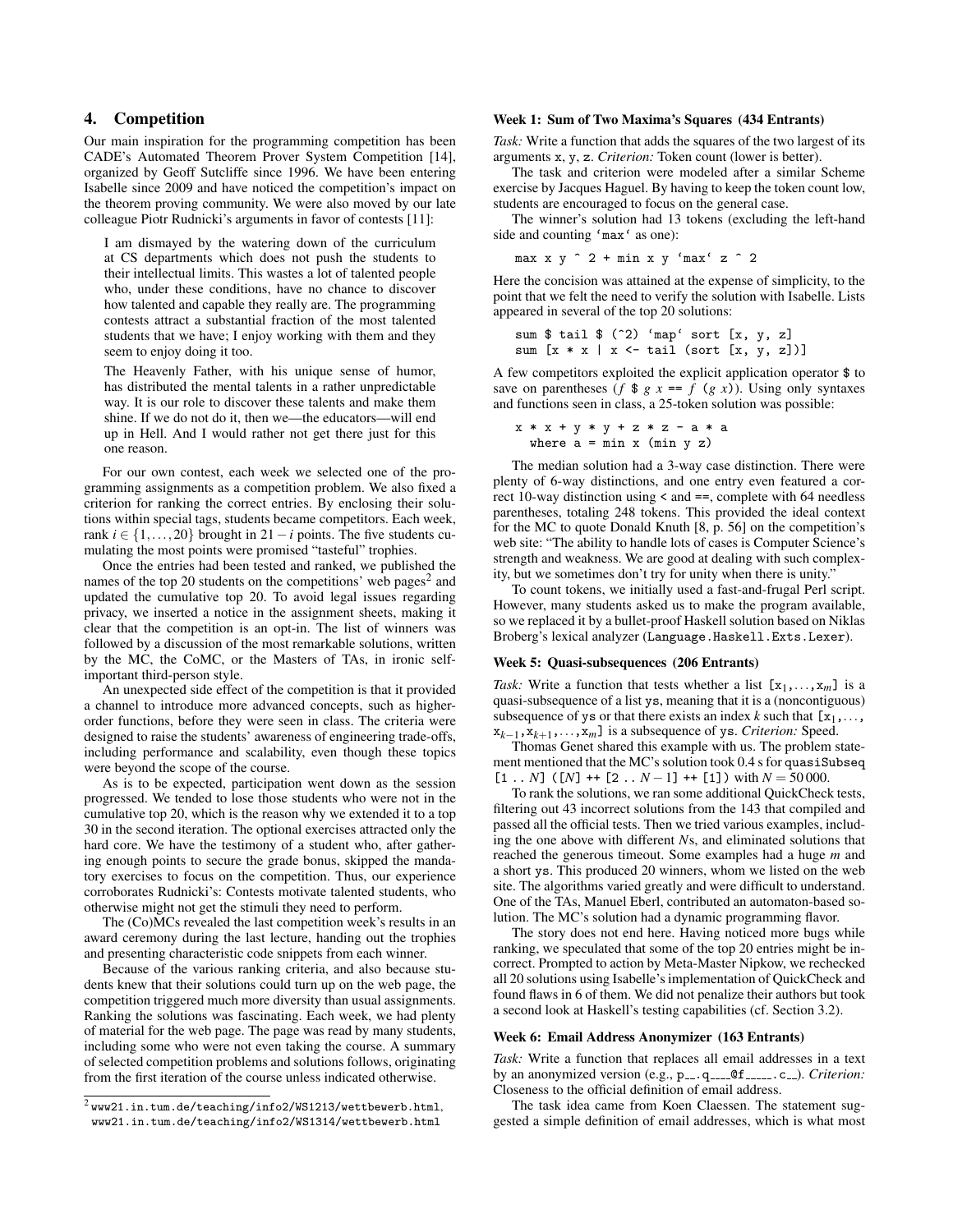students implemented, but pointed to RFCs 5321 and 5322 for a more precise definition. Our goal was to see how students react to unclear requirements. Of course, the RFCs partly contradicted each other, and it was not clear whether the domains had to be validated against the rules specified in earlier RFCs. It was also left to the student's imagination how to locate email addresses in the text.

This task was, by far, the most despised by the students. It was also the most difficult to rank to be fair to those who invested many hours in it but failed some simple test we had designed to rank the solutions. We revised the ranks upward to comfort the more vocal participants, turning the top 20 into a top 45.

# Weeks 8–9: Boolean Solver (Optional, 14 Entrants)

*Task:* Write a Boolean satisfiability (SAT) solver. *Criterion:* Speed. To avoid repeating the week 6 debacle, we suggested five optimizations to a DPLL algorithm that would be evaluated in turn:

- 1. Eliminate pure positive variables.
- 2. Select short clauses before long ones.
- 3. Select frequent literals before infrequent ones.
- 4. Use a dedicated algorithm for Horn formulas.
- 5. Use a dedicated algorithm for 2CNF.

Obvious variants of these optimizations would be invoked to break ties. The Meta-Master promised a Ph.D. degree for polynomial solutions (to no avail).

For the evaluation, we needed to devise problems that can be solved fast if and only if the heuristic is implemented. Showing the absence of an optimization turned out to be much more difficult than we had anticipated, because the various optimizations interact in complicated ways, and the exact mixture varied from solution to solution. To make matters worse, often the optimizations were implemented in a naive way that slowed down the solver (e.g., reprocessing the entire problem each time a literal is selected to detect whether an optimization has become applicable).

Unlike for previous weeks, this problem gave no homework points. In exchange, it was worth double (40 points), and the students had two weeks to complete it. Also, we did not provide any QuickCheck tests, leaving it to the students to think up their own ("just like in real life"). There were 14 submissions to rank, as well two noncompetitive entries by TA Eberl and one by the (Co)MCs. We found bugs in 8 of the submissions, but gave these incorrect solutions some consolation points to help populate the week's "top 20." The two best solutions implemented optimizations 1 to 4 and pure negative literal elimination, but neither 2CNF nor dual-Horn.

#### Week 13: Programmatic Art (Optional, 10 Entrants)

*Task:* Write a program that generates a pixel or vector graphic in some standard format. *Criteria:* Aesthetics and technique.



Figure 4. The winning "Mondrian" entry

There were no constraints concerning the subject of the picture or its generation. While the imprecision had annoyed the students in the email anonymizer assignment, here it was perceived as a most welcome artistic freedom. The creations' visual nature was a perfect match for the award ceremony, where the weekly and final results were presented.

The students were asked to turn in both the program and a generated picture. The Meta-Master and the Masters of TAs rated the aesthetics on a scale from 1 to 10. The remaining 10 points were issued by the (Co)MCs for "technique," mostly as a safeguard against cheaters.

Two students "misunderstood" the exercise: one handed in a generated ASCII-art text file, another used Network.Curl. Download to retrieve Vincent van Gogh's "Starry Night" from Google. The latter secured the top score for aesthetics but was punished with a 2 for technique. The winner had been visibly inspired by Piet Mondrian's famous "Compositions" (Figure 4). His randomized solution could generate arbitrarily many fake Mondrians.

We ran this challenge again in the second iteration. Interestingly enough, a fair share of competitors produced animations, whereas in the first iteration, only static images were submitted. Both times, fractals (like the Mandelbrot set) were popular among the students.

#### Weeks 11–12 (2nd iter.): Othello (Optional, 18 Entrants)

*Task:* Write a player based on artificial intelligence for Othello. *Criterion:* Ranking in a tournament between all contestants.

According to the students, this was one of the most timeconsuming tasks, or—from a different viewpoint—one of the most enjoyable tasks to invest time in. The task was inspired by Tjark Weber. The contestants were allowed to turn in up to three different programs. Most provided only one implementation, but alternated some parameters (e.g., different values of depth for the game tree search). This was also the first and only exercise where students had to adhere to a specified module interface, where we specified some abstract types. There were 36 working programs in total. We ran all possible pairs of them with a timeout of 20 minutes per player per game. The evaluation of all 1260 games in the tournament took a few days on a cluster of 8 dual-core workstations. We were surprised to see that there was little to no correlation between the total running time of each player and their ranking—there were both extremely fast and good solutions (the third place obtained 90% of the points of the second place but took only 2% of the time), as well as slow and bad solutions.

# 5. Examination

The final grades were based on a two-hour examination. Students were allowed to bring one hand-written "cheat sheet." They needed 40% to pass. The results were then translated to a 1.0 to 5.0 scale. The 0.3 homework bonus was awarded only to those who had passed the examination. No bonus was applied in the second iteration. The correlation between homework points and examination points is shown in Figure 5.

The problems were similar to the group exercises but avoided more advanced or mundane topics (e.g., modules and data abstraction). The examination was designed so that the best students could finish in one hour. Perhaps because we had no previous experience in teaching Haskell, the marking revealed many surprises. Our impressions are summarized below for seven problems:



Figure 5. Correlation between points in the exercises and in the examination (second iteration)